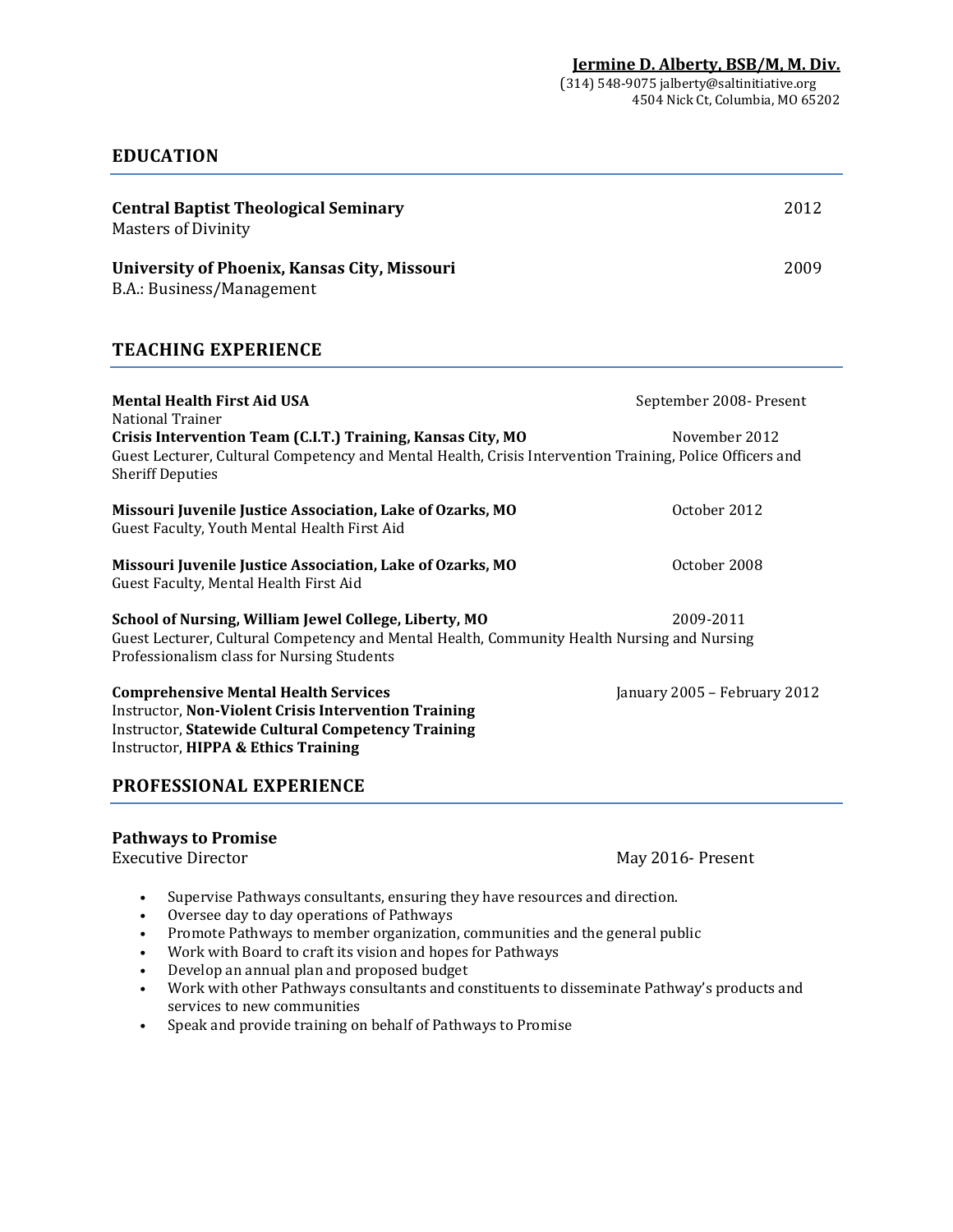#### **Behavioral Health Network**

Bridges to Care & Recovery Tuly 2015 – June 2016 Director of Project Operations and Community Engagement

- Provided support to the CEO and Steering Committee to develop and implement a plan of action to engage selected church congregations in a program of engagement on behalf of the congregants, their families and community members with behavioral health needs.
- Participated in the Bridges Steering Committee workgroup to include making recommendations for agendas and perform follow-up on assigned actions.
- Established MOUs and payment agreements with providers of MH Services in the designated Bridges to Care and Recovery area to provide MH services to referred individuals. Monitor the budget to ensure the funds are being spent within the allotted amount.
- Established MOU and payment agreements with Federally Qualified Health Centers to establish connections between the faith based community and primary care/behavioral health care services. Monitor and troubleshoot concerns, ensuring outcomes metrics are being met.
- Established a liaison network of community connectors in professional organizations, and organize volunteers in the church environment to promote sustainability for the initiative. Provide ongoing facilitation of meetings and support to ensure appropriate utilization of pre-agreed services.
- Established a process and develop a system to track the outcomes for the community connector part of the project. This may include collecting outcome data.
- Create reports for stakeholders and analyze data, using data to make improvements in the project.
- Cultivate and maintain good relationships with community and government decision-makers, donors, internal team members and other stakeholders.

## **Missouri Institute of Mental Health, St. Louis, Missouri**

Senior Director Programs/Project Operations Program Director Mental Health First Aid February 2012- July 2015

- Responsible for overseeing the program, including Content Questions/Materials, Partnership Development, Strategic Planning, Quality Evaluations, Statewide Initiatives, Instructor Training Applications.
- Responsible for instructor and trainer development. Provides update training and refresher through mentoring and coaching.
- Responsible for overseeing the completion of training products and materials that are utilized by Instructors and/or Trainers
- Serve as lead MHFA Trainer for 5 Day Instructor Trainings. Conduct site visits for 8 hour trainings to ensure fidelity of program. Offer feedback to instructors on delivery and content. Provide any useful information for improvement.
- Participate in National Initiatives. Participate in weekly calls with National Partners. Work with the National Partners on revisions/adaptations of the various versions of the MHFA Manual (i.e., faithbased, youth, 8-hour adult)
- Work with National Partners on marketing new versions of the MHFA manuals. Participate in Marketing MHFA across the State.

 $\vert 2 \vert$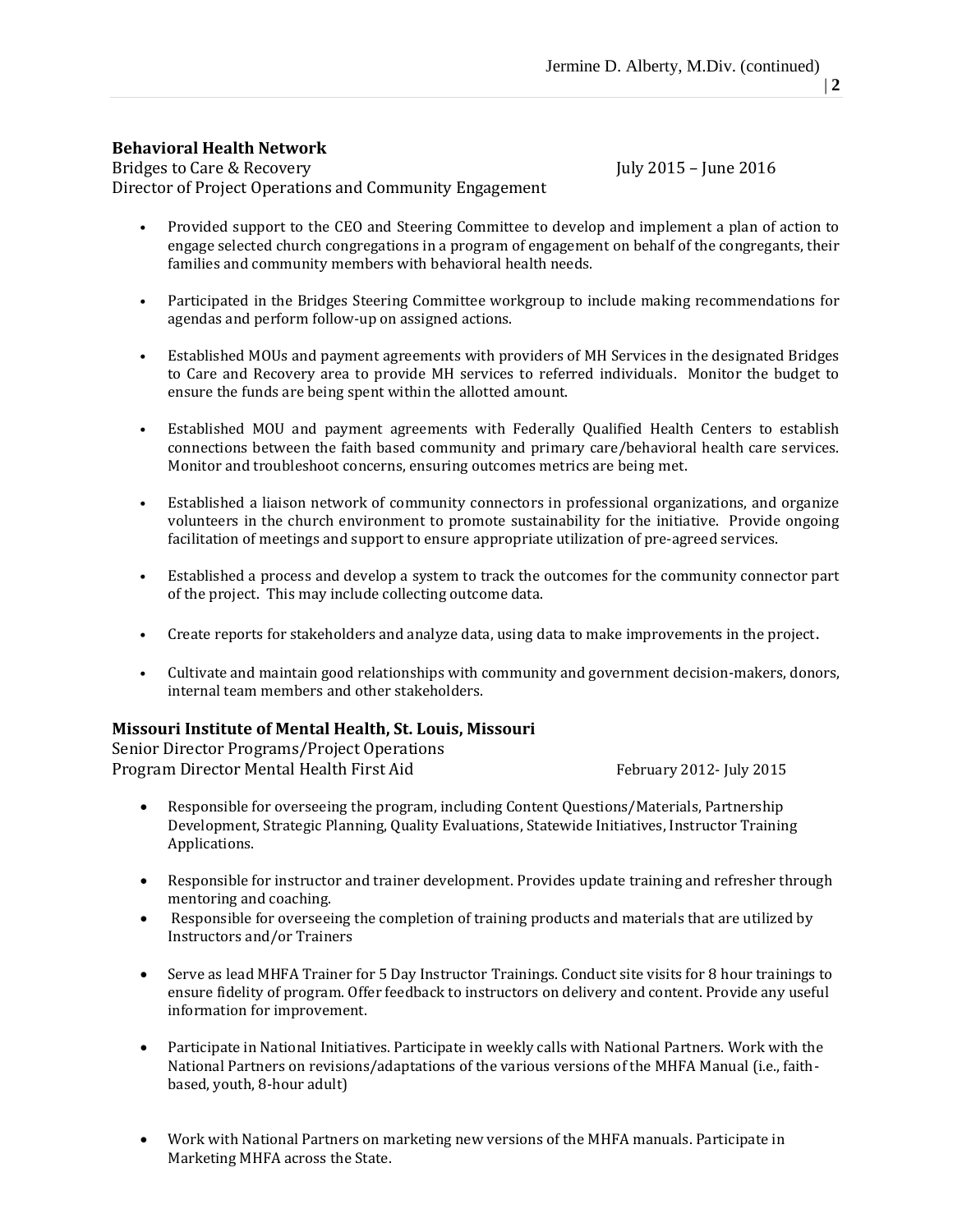#### **COMPREHENSIVE MENTAL HEALTH SERVICES, Independence, Missouri**

Development & Education Coordinator February 2005 – February 2012

 Provided essential training for 250 company employees and oversaw the development of agency resources and education for staff and the community. Hired, trained and supervised mental health educators and grant writers. Ensured that department staff were well-trained and certified in areas of instruction and writing. Developed and implemented the Cultural Competency Plan. Designed and maintained agency website. Conducted and coordinated Mental Health First Aid (MHFA) Training. Develop and manage budgets, data management, data collection and completed final reports.

### **COMMUNITIES CREATING OPPORTUNITIES (CCO), Kansas, City, Missouri**

#### **Community Organizer** 2003- 2004

• Responsible for teaching community organizing skills to diverse community leaders within congregations and neighborhoods. Move local organizing teams through local and city-wide actions regarding social justice issues. Developed CCO's leadership and organizational capacities by providing training, advice and consultation to its membership.

### **CITY OF KANSAS CITY PLANNING & DEVELOPMENT DEPARTMENT, Kansas, City, Missouri**

Neighborhood Assessment Team Member 2000-2003

• Work with a team of eight staff to conduct neighborhood assessments throughout Kansas City, Missouri. Neighborhood assessments were designed to have neighborhoods self-identify its neighborhood type from the FOCUS Neighborhood Prototypes Plan and to develop improvement strategies that will direct neighborhood improvement, a "To Do" list/Action Steps incorporating participation by the neighborhood, community partners, and the City. Work with community groups and other interested parties to prepare for undertake, and follow-up on neighborhood workshops

## **SELECT PRESENTATIONS**

- *Taste of MHFA:* **Jermine Alberty**, developed for Missouri State Diversity and Inclusion Collaborative Diversity Conference, March 26, 2015
- •
- *3 M's Meditation, Mediation, Medication*, Speakers: **Jermine Alberty**, developed for the Mental Health America of the Heartland**,** presented to local churches throughout Greater Kansas City, MO
- *Clergy Called to Address Mental Health Challenges, Speakers*: **Jermine Alberty**, Mental Health First Aid Training Director, Missouri Institute of Mental Health; Zahra Dashtaki, Substance Abuse Counselor, Columbia, MO.; Lesley Levin, Para Rabbi, October 9, 2012
- *Deep, Dark, Secret: A Closer Look at Mental Illness in the African American [Community.](http://multiculturallife.org/?p=11227)* Speakers: **Jermine Alberty**, Mental Health First Aid Training Director, Missouri Institute of Mental Health; Dr. Vetta Sanders Thompson, July 31, 2012
- *Mental Health First Aid Presentation,* Speakers: **Jermine Alberty,** Mental Health First Aid Training Director, Rita McElhany, Missouri Mental Health Commission, October 11, 2012
- *Mental Health Presentation,* **Speakers: Jermine Alberty,** Mental Health First Aid Training Director, Brendolyn Bailey-Burch, Mental Health First Aid Project Director, Spring Institute, May 31, 2012.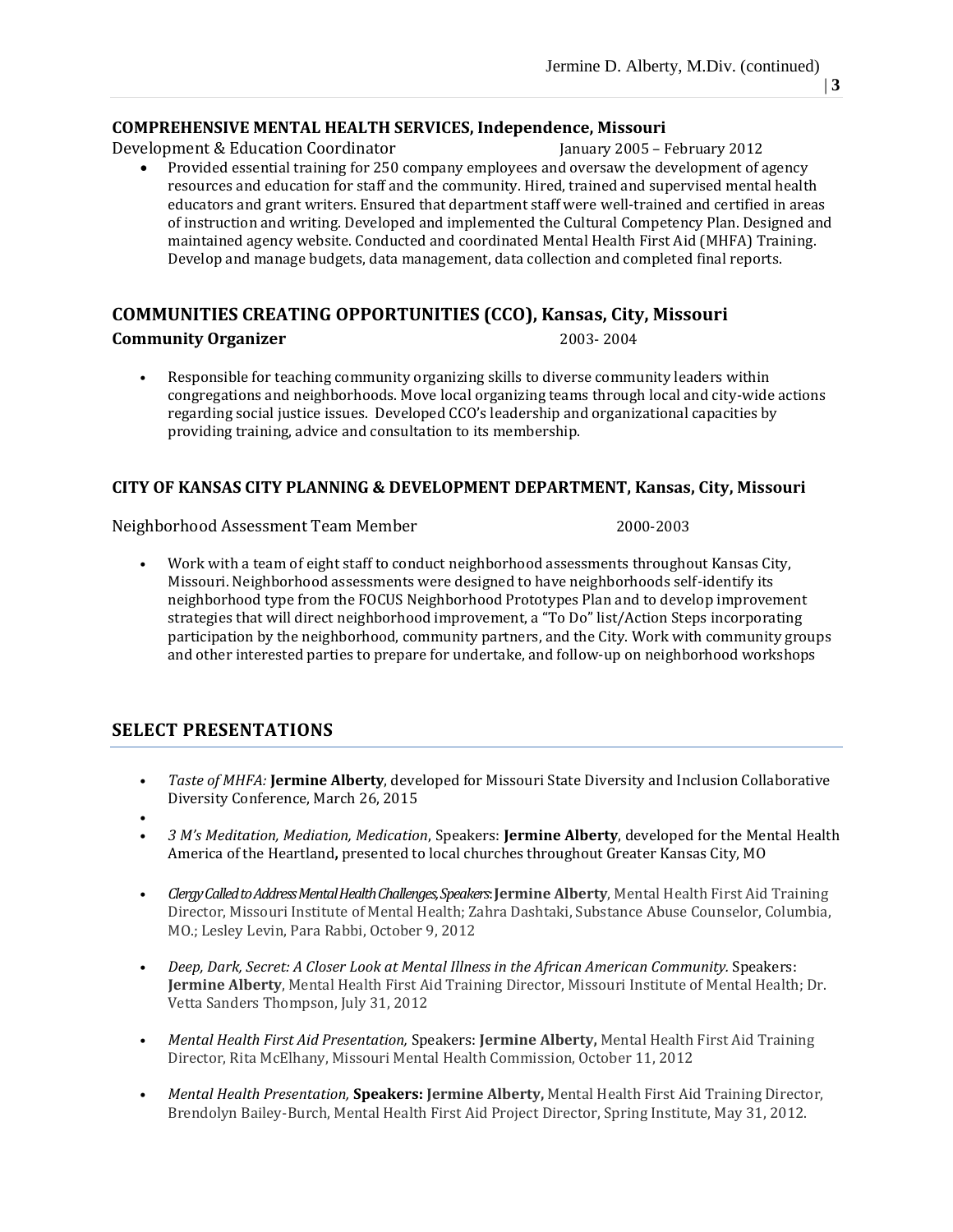## **SELECT MEDIA MENTIONS & TELEVISION APPEARANCES FOR JERMINE D. ALBERTY**

- **St. Louis American**, June 14, 2016, People on the Move, Business Section
- **Missouri View Points**, Oct 30, 2015, Busting Myths about Mental Illness-Mental Health First Aid
- **UMSL Daily Blog**, May 26, 2015, MIMH certifies first deaf Mental Health First Aid instructors
- **North Dallas Gazette,** July 1, 2014**,** Black Churches nationally kickoff Mental Health First Aid program
- **KCUR 89.3,** March 5, 2013, "A 'First Aid Kit' For Mental Health: Program Expands [Throughout](http://www.kcur.org/post/first-aid-kit-mental-health-program-expands-throughout-metro) [Metro](http://www.kcur.org/post/first-aid-kit-mental-health-program-expands-throughout-metro)."
- **Kansas Health Institute**, January 24, 2013, "Coalition to expand efforts aimed at preventing Newtown-like incidents"
- **KCTV5 News**, January 23, 2013, "KC education program focus of Obama's mental health proposals"
- **Fox4 News**, October 18, 2012, "Mental Health First Aid Offered"
- **Kansas Health Institute**, May 16, 2011," Efforts underway in Kansas City area to combat stigma of mental illness"
- **Associate Baptist Press,** December 12, 2012, "First 'create' cohort earns degrees"
- **Jackson County Combat**, October 19, 2010, The Full Scope of Hope *Public Forum Focuses On Encouraging Signs in Struggle to Curb Drug Abuse & Drug Crime*

## **CERTIFICATIONS**

- **QPR Gatekeeper Trainer**, QPR Institute, July 2012
- **National Master Team Trainer Mental Health First Aid**, National Council on Behavioral Health Care/ Missouri Department of Mental Health, October 2009
- **State-wide Trainer Cultural Competency Train the Trainer**, Missouri Coalition of Community Mental Health Center, January 2009
- **Developing Culturally Responsive Systems in Health Care Organization,** University of Minnesota, April 29, 2007
- **Certified Non-Violent Crisis Intervention Instructor**, Crisis Prevention Institute July 15, 2005
- **Certificate of Ordination, Church of God in Christ Inc. Bishop W.B. Henderson,** March 8, 2003
- **Excellence in Community Service Series, The Education and Development office of City of Kansas City, MO,** January 30, 2001
- **Certificate of Achievement for Successful Completion of Tools for Trainers Workshop,** The Education and Development office of City of Kansas City, MO, September 26, 2000
- **National Service Supervisory Skills Training Workshop, The National Crime Prevention Council,** January 27-30, 1999
- **National Service Mentoring Workshop, The National Crime Prevention Council,** September 27- 29, 1998
- **Certificate of License to Preach the Gospel Community Progressive Missionary Baptist Church,**  November 29, 1992

# **Board/Coalition Experience**

- Board, Member, Alive and Well, October 2017- Present
- Chair, Bridges to Care & Recovery Steering Committee 2016-Present
- President, Future Leaders Outreach Network, Kansas City, MO 2010 Present
- Board Member, NAMI St. Louis, 2015- 2017
- Co-chair of the UMSL Chancellors Cultural Diversity Council sub-committee 2014 -2015
- Member, Resilience Coalition, Ferguson, Missouri 2015
- Adult Advisory Board Member, Behavioral Health Network, St. Louis, MO 2012- 2015
- Board Member, Joshua Tent Ministries, Overland Park, Kansas 2009 2012
- Lee A. Tolbert Community Academy School Board Member 2000 2004